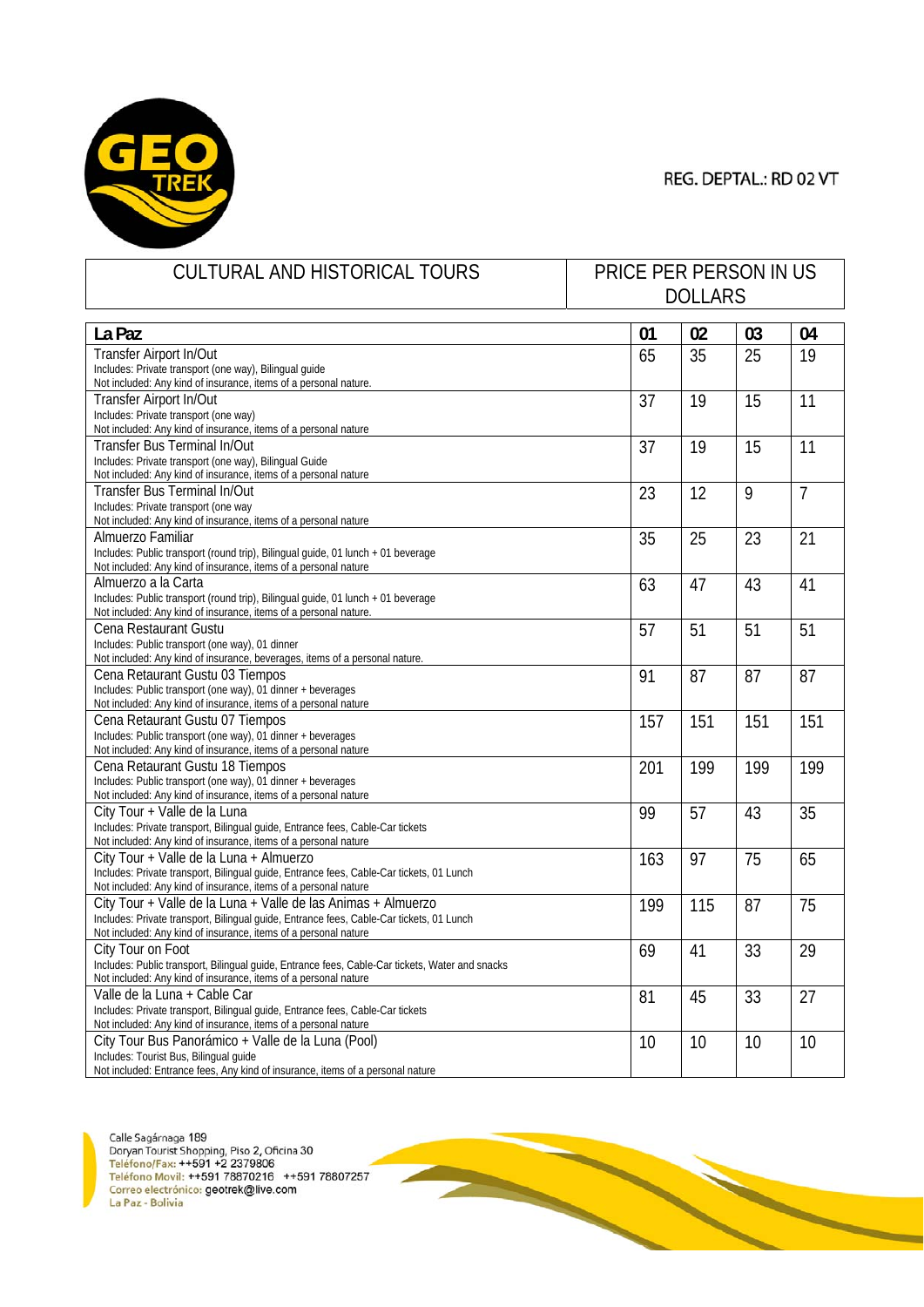

| La Paz                                                                                                                                                                                              | 01  | 02  | 03  | 04  |
|-----------------------------------------------------------------------------------------------------------------------------------------------------------------------------------------------------|-----|-----|-----|-----|
| Tiwanaku Half-Day                                                                                                                                                                                   | 179 | 103 | 79  | 67  |
| Includes: Private transport, Bilingual guide, Entrance fees                                                                                                                                         |     |     |     |     |
| Not included: Any kind of insurance, items of a personal nature.                                                                                                                                    |     |     |     |     |
| Tiwanaku Half-Day + Lunch                                                                                                                                                                           | 207 | 125 | 99  | 87  |
| Includes: Private transport, Bilingual guide, Entrance fees, Lunch                                                                                                                                  |     |     |     |     |
| Not included: Any kind of insurance, items of a personal nature.<br>Tiwanaku + Puma Punku Full-Day                                                                                                  |     |     |     |     |
| Includes: Private transport, Bilingual guide, Entrance fees, Lunch                                                                                                                                  | 221 | 133 | 103 | 91  |
| Not included: Any kind of insurance, items of a personal nature.                                                                                                                                    |     |     |     |     |
| Tiwanaku + Desaguadero or viceversa, Full-Day                                                                                                                                                       | 235 | 141 | 109 | 95  |
| Includes: Private transport, Bilingual guide, Entrance fees, Lunch                                                                                                                                  |     |     |     |     |
| Not included: Any kind of insurance, items of a personal nature.                                                                                                                                    |     |     |     |     |
| Tiwanaku Half-Day (Pool)                                                                                                                                                                            | 15  | 15  | 15  | 15  |
| Includes: Tourist transport, Bilingual guide                                                                                                                                                        |     |     |     |     |
| Not included: Any kind of insurance, entrance fees, items of a personal nature.                                                                                                                     |     |     |     |     |
| Tiwanaku Half-Day + Entrance Fees (Pool)                                                                                                                                                            | 31  | 31  | 31  | 31  |
| Includes: Tourist transport, Bilingual guide, entrance fees<br>Not included: Any kind of insurance, items of a personal nature.                                                                     |     |     |     |     |
| Tiwanaku Half-Day + Entrance Fees + Transfer-Out (Pool)                                                                                                                                             | 39  | 39  | 39  | 39  |
| Includes: Tourist transport, Transfer-Out (one way), Bilingual guide, entrance fees                                                                                                                 |     |     |     |     |
| Not included: Any kind of insurance, items of a personal nature.                                                                                                                                    |     |     |     |     |
| Tiwanaku Half-Day + Entrance Fees + Transfer-Out + Lunch (Pool)                                                                                                                                     | 45  | 45  | 45  | 45  |
| Includes: Tourist transport, Transfer-Out (one way), Bilingual guide, Entrance fees, Lunch                                                                                                          |     |     |     |     |
| Not included: Any kind of insurance, items of a personal nature.                                                                                                                                    |     |     |     |     |
| Tiwanaku + Titikaka Lake (Taraco) Full-Day                                                                                                                                                          | 251 | 149 | 115 | 99  |
| Includes: Private transport, Bilingual guide, Entrance fees, Lunch                                                                                                                                  |     |     |     |     |
| Not included: Any kind of insurance, items of a personal nature.                                                                                                                                    |     |     |     |     |
| Tiwanaku + Titikaka Lake (Huatajata) Full-Day                                                                                                                                                       | 279 | 163 | 125 | 105 |
| Includes: Private transport, Bilingual quide, Entrance fees, Lunch<br>Not included: Any kind of insurance, items of a personal nature.                                                              |     |     |     |     |
| Titikaka Lake (Huatajata) + Isla Pariti, Full-Day                                                                                                                                                   | 275 | 151 | 109 | 89  |
| Includes: Private transport, Bilingual guide, Entrance fees, Lunch                                                                                                                                  |     |     |     |     |
| Not included: Any kind of insurance, items of a personal nature.                                                                                                                                    |     |     |     |     |
| Titikaka Lake (Huatajata) Half-Day                                                                                                                                                                  | 231 | 129 | 95  | 77  |
| Includes: Private transport, Bilingual guide, Entrance fees, Lunch                                                                                                                                  |     |     |     |     |
| Not included: Any kind of insurance, items of a personal nature.                                                                                                                                    |     |     |     |     |
| Titikaka Lake (Chuquiñapi) + Catamaran Full-Day                                                                                                                                                     | 329 | 171 | 117 | 91  |
| Includes: Private transport, Bilingual guide, Entrance fees, Lunch<br>Not included: Any kind of insurance, items of a personal nature.                                                              |     |     |     |     |
| Titikaka Lake (Chuquiñapi + Dragon Dormido) + Catamaran Full-Day                                                                                                                                    |     |     |     |     |
| Includes: Private transport, Bilingual guide, Entrance fees, Lunch                                                                                                                                  | 557 | 289 | 197 | 153 |
| Not included: Any kind of insurance, items of a personal nature.                                                                                                                                    |     |     |     |     |
| Titikaka Lake (Chuquiñapi) + Catamaran 2D/1N                                                                                                                                                        | 543 | 281 | 193 | 149 |
| Includes: Private transport, Private boat, Bilingual guide, Entrance fees, All meals during the tour, Lodge                                                                                         |     |     |     |     |
| Not included: Any kind of insurance, items of a personal nature.                                                                                                                                    |     |     |     |     |
| Titikaka Lake (Copacabana + Isla del Sol + Chuquiñapi) + Catamaran 2D/1N                                                                                                                            | 865 | 457 | 321 | 253 |
| Includes: Private transport, Private boat, Bilingual guide, Entrance fees, All meals during the tour, Lodge                                                                                         |     |     |     |     |
| Not included: Any kind of insurance, Hotel Isla del Sol, items of a personal nature.                                                                                                                |     |     |     |     |
| Titikaka Lake (Copacabana + Isla del Sol + Chuquiñapi) + Catamaran 2D/1N                                                                                                                            | 779 | 423 | 305 | 245 |
| Includes: Private transport, Tourist boat, Bilingual guide, Entrance fees, All melas during the tour, Lodge<br>Not included: Any kind of insurance, Hotel Isla del Sol, items of a personal nature. |     |     |     |     |
| Titikaka Lake (Copacabana + Isla del Sol + Chuquiñapi) + Catamaran 2D/1N                                                                                                                            | 639 | 355 | 261 | 213 |
| Includes: Private transport, Tourist Bus, Tourist boat, Bilingual guide, Entrance fees, All meals during the tour, Lodge                                                                            |     |     |     |     |
| Not included: Any kind of insurance, Hotel Isla del Sol, items of a personal nature.                                                                                                                |     |     |     |     |

**START OF BUILDING**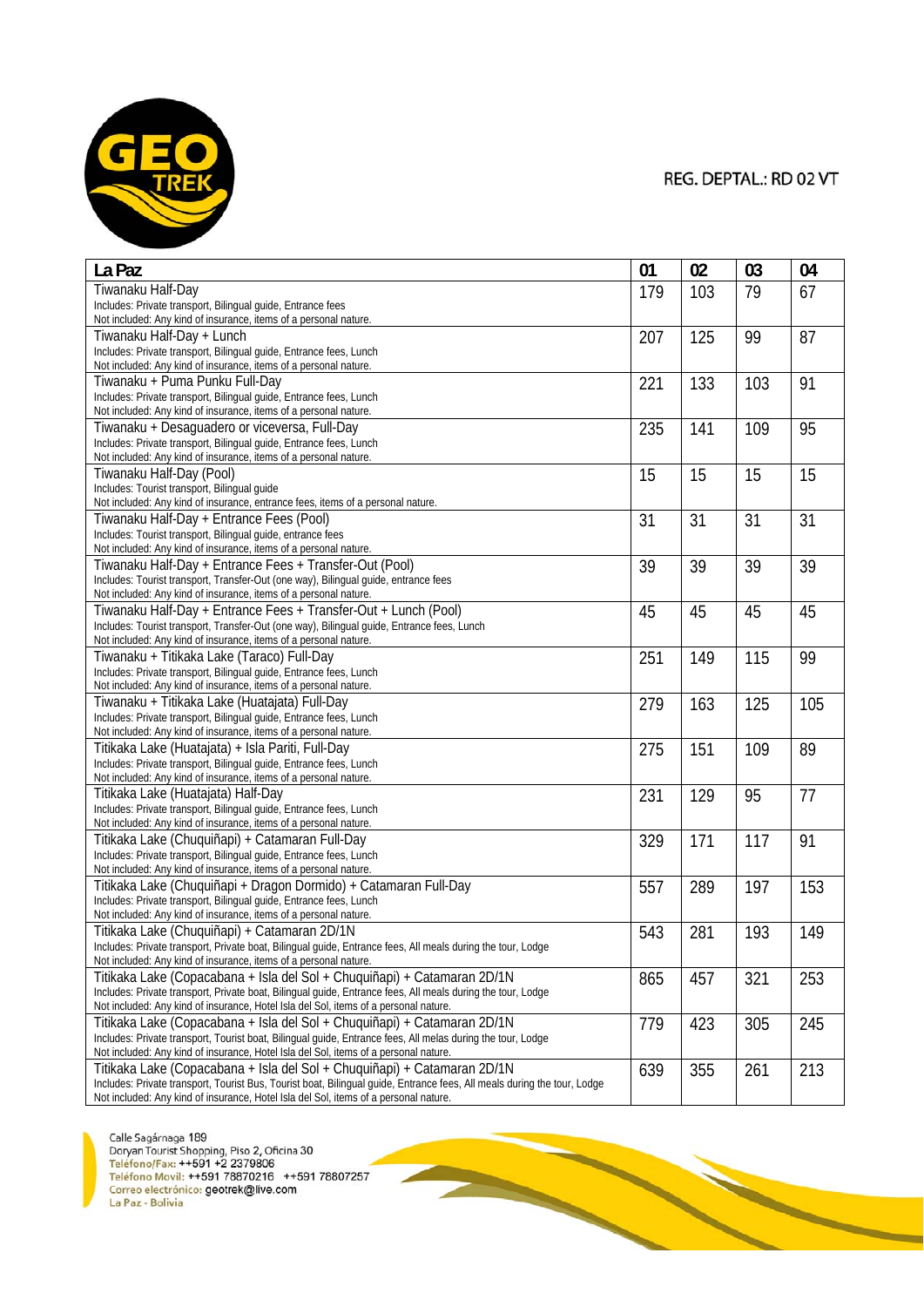

| La Paz                                                                                                                                                                                                       | 01  | 02  | 03  | 04  |
|--------------------------------------------------------------------------------------------------------------------------------------------------------------------------------------------------------------|-----|-----|-----|-----|
| Copacabana, Full-Day                                                                                                                                                                                         | 261 | 143 | 105 | 85  |
| Includes: Private transport, Bilingual guide, Entrance fees, Lunch                                                                                                                                           |     |     |     |     |
| Not included: Any kind of insurance, items of a personal nature.                                                                                                                                             |     |     |     |     |
| Copacabana, Full-Day (From Copacabana to La Paz)<br>Includes: Transfers In/Out, Tourist Bus, Local quide, Entrance fees, Lunch                                                                               | 81  | 53  | 45  | 41  |
| Not included: Any kind of insurance, items of a personal nature.                                                                                                                                             |     |     |     |     |
| Copacabana, Full-Day (From Copacabana to La Paz)                                                                                                                                                             | 51  | 31  | 25  | 21  |
| Includes: Transfers In/Out, Tourist Bus, Local guide, Entrance fees                                                                                                                                          |     |     |     |     |
| Not included: Any kind of insurance, Lunch, items of a personal nature.                                                                                                                                      |     |     |     |     |
| Copacabana + Isla del Sol, Full-Day                                                                                                                                                                          | 363 | 199 | 143 | 115 |
| Includes: Private transport, Private boat, Bilingual guide, Entrance fees, Lunch                                                                                                                             |     |     |     |     |
| Not included: Any kind of insurance, items of a personal nature.<br>Copacabana + Isla del Sol, Full-Day                                                                                                      |     |     |     | 99  |
| Includes: Private transport, Tourist boat, Bilingual guide, Entrance fees, Lunch                                                                                                                             | 277 | 157 | 117 |     |
| Not included: Any kind of insurance, items of a personal nature.                                                                                                                                             |     |     |     |     |
| Copacabana + Isla del Sol, Full-Day (From or from Copacabana to Puno)                                                                                                                                        | 261 | 149 | 11  | 93  |
| Includes: Private Transport, Tourist Boat, Local guide, Entrance fees, Lunch                                                                                                                                 |     |     |     |     |
| Not included: Any kind of insurance, items of a personal nature.                                                                                                                                             |     |     |     |     |
| Copacabana + Isla del Sol, Full-Day (From Copacabana)                                                                                                                                                        | 113 | 77  | 65  | 59  |
| Includes: Tourist Bust, Tourist Boat, Local quide, Entrance fees, Lunch<br>Not included: Any kind of insurance, items of a personal nature.                                                                  |     |     |     |     |
| Copacabana + Isla del Sol, 2D/1N (Overnight at Isla del Sol)                                                                                                                                                 | 607 | 331 | 239 | 195 |
| Includes: Private transport, Private boat, Bilingual guide, Entrance fees, All Meals during the tour                                                                                                         |     |     |     |     |
| Not included: Any kind of insurance, Hotel at Isla del Sol, items of a personal nature.                                                                                                                      |     |     |     |     |
| Copacabana + Isla del Sol, 2D/1N (Overnight at Copacabana)                                                                                                                                                   | 593 | 317 | 223 | 179 |
| Includes: Private transport, Private boat, Bilingual guide, Entrance fees, All Meals during the tour                                                                                                         |     |     |     |     |
| Not included: Any kind of insurance, Hotel at Copacabana, items of a personal nature.                                                                                                                        |     |     |     |     |
| Copacabana + Isla del Sol, 2D/1N (Overnight at Isla del Sol)                                                                                                                                                 | 551 | 307 | 225 | 187 |
| Includes: Private transport, Tourist Bus, Private boat, Bilingual guide, Entrance fees, All Meals during the tour<br>Not included: Any kind of insurance, Hotel at Isla del Sol, items of a personal nature. |     |     |     |     |
| Copacabana + Isla del Sol, 2D/1N (Overnight at Copacabana)                                                                                                                                                   | 537 | 301 | 221 | 183 |
| Includes: Private transport, Tourist Bus, Private boat, Bilingual guide, Entrance fees, All Meals during the tour                                                                                            |     |     |     |     |
| Not included: Any kind of insurance, Hotel at Copacabana, items of a personal nature.                                                                                                                        |     |     |     |     |
| Copacabana + Isla del Sol, 2D/1N (Overnight at Isla del Sol)                                                                                                                                                 | 477 | 273 | 203 | 171 |
| Includes: Private transport, Tourist boat, Bilingual guide, Entrance fees, All Meals during the tour                                                                                                         |     |     |     |     |
| Not included: Any kind of insurance, Hotel at Isla del Sol, items of a personal nature.                                                                                                                      |     |     |     |     |
| Copacabana + Isla del Sol, 2D/1N (Overnight at Isla del Sol)<br>Includes: Tourist bus, Private boat, Bilingual guide, Entrance fees, All Meals during the tour                                               | 413 | 239 | 183 | 155 |
| Not included: Any kind of insurance, Hotel at Isla del Sol, items of a personal nature.                                                                                                                      |     |     |     |     |
| Copacabana + Isla del Sol, 2D/1N (Overnight at Isla del Sol or Copacabana)                                                                                                                                   | 409 | 237 | 181 | 153 |
| Includes: Private transport, Tourist bus, Tourist boat, Bilingual guide, Entrance fees, All Meals during the tour                                                                                            |     |     |     |     |
| Not included: Any kind of insurance, Hotel at Isla del Sol or Copacabana, items of a personal nature.                                                                                                        |     |     |     |     |
| Copacabana + Isla del Sol, 2D/1N (Overnight at Copacabana)                                                                                                                                                   | 397 | 233 | 177 | 151 |
| Includes: Tourist bus, Private boat, Bilingual guide, Entrance fees, All Meals during the tour<br>Not included: Any kind of insurance, Hotel at Isla del Sol or Copacabana, items of a personal nature.      |     |     |     |     |
| Copacabana + Isla del Sol, 2D/1N (Overnight at Isla del Sol)                                                                                                                                                 |     |     | 141 | 125 |
| Includes: Tourist bus, Transfers In/Out, Private boat, Local guide, Entrance fees, All Meals during the tour                                                                                                 | 285 | 177 |     |     |
| Not included: Any kind of insurance, Hotel at Isla del Sol, items of a personal nature.                                                                                                                      |     |     |     |     |
| Copacabana + Isla del Sol, 2D/1N (Overnight at Copacabana or Isla del Sol)                                                                                                                                   | 283 | 181 | 147 | 131 |
| Includes: Tourist bus, Tourist boat, Bilingual guide, Entrance fees, All Meals during the tour                                                                                                               |     |     |     |     |
| Not included: Any kind of insurance, Hotel at Isla del Sol or Copacabana, items of a personal nature.                                                                                                        |     |     |     |     |
| Copacabana + Isla del Sol, 2D/1N From Copacabana (Overnight at Copacabana or Isla del Sol)                                                                                                                   | 275 | 171 | 137 | 123 |
| Includes: Tourist bus, Tourist boat, Bilingual guide, Entrance fees, All Meals during the tour<br>Not included: Any kind of insurance. Hotel at Isla del Sol or Conacabana, items of a personal nature       |     |     |     |     |

**Particularly**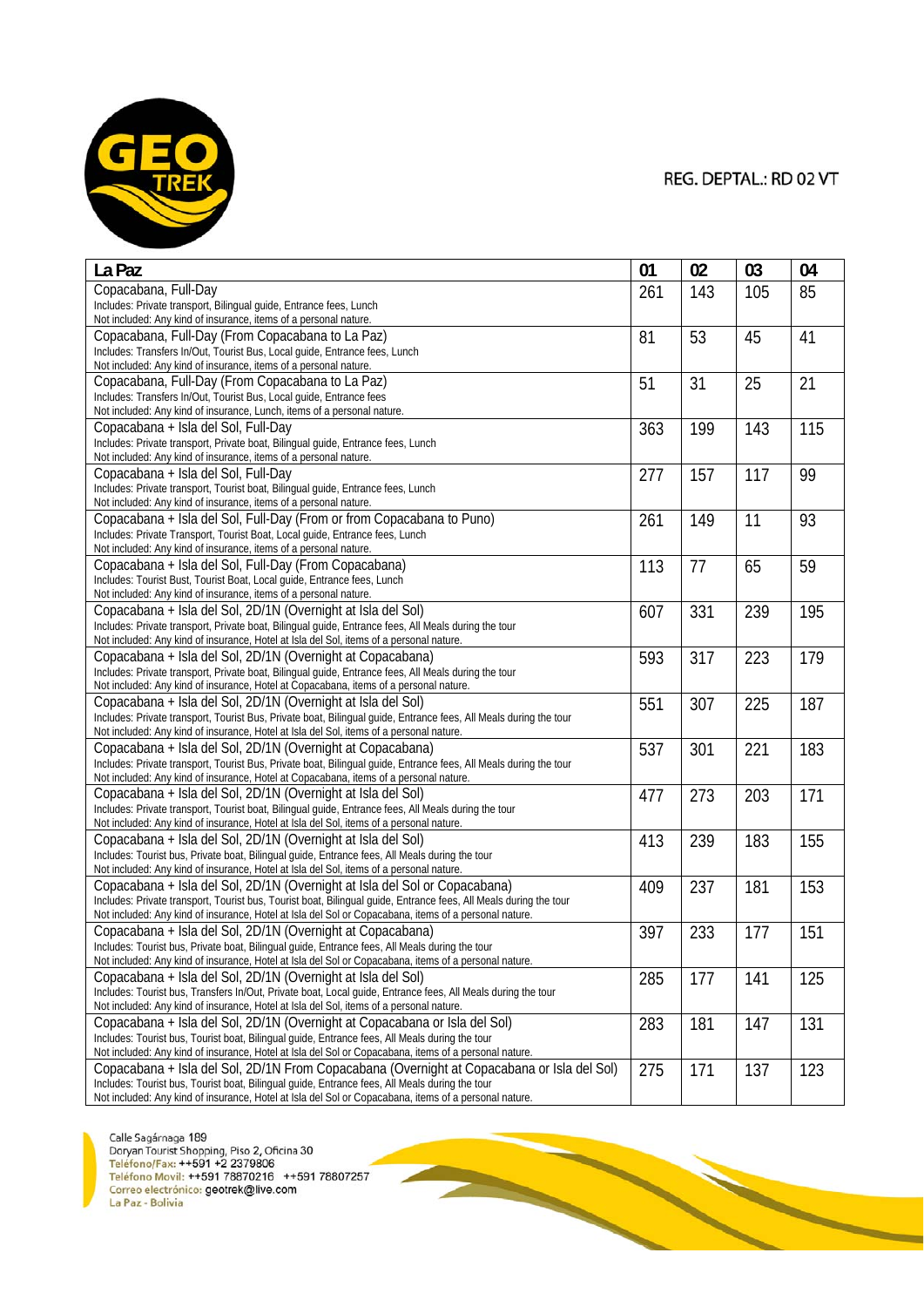

| La Paz                                                                                                                                                                                                         | 01  | 02  | 03  | 04  |
|----------------------------------------------------------------------------------------------------------------------------------------------------------------------------------------------------------------|-----|-----|-----|-----|
| Copacabana + Isla del Sol, 2D/1N (Overnight at Copacabana)                                                                                                                                                     | 271 | 169 | 135 | 121 |
| Includes: Tourist bus O.W., Transfers In/Out, Private boat, Local guide, Entrance fees, All Meals during the tour                                                                                              |     |     |     |     |
| Not included: Any kind of insurance, Hotel at Copacabana, items of a personal nature.                                                                                                                          |     |     |     |     |
| Copacabana + Isla del Sol, 2D/1N (Overnight at Copacabana or Isla del Sol)                                                                                                                                     | 269 | 169 | 137 | 121 |
| Includes: Tourist bus, Tourist boat, Bilingual guide, Entrance fees, All Meals during the tour<br>Not included: Any kind of insurance, Hotel at Copacabana or Isla del Sol, items of a personal nature.        |     |     |     |     |
| Copacabana + Isla del Sol, 3D/2N (Overnight at Copacabana and Isla del Sol)                                                                                                                                    | 765 | 421 | 307 | 251 |
| Includes: Private transport, Private boat, Bilingual guide, Entrance fees, All Meals during the tour                                                                                                           |     |     |     |     |
| Not included: Any kind of insurance, Hotel at Copacabana and Isla del Sol, items of a personal nature.                                                                                                         |     |     |     |     |
| Copacabana + Isla del Sol + Yampupata, 3D/2N (Overnight at Copacabana and Isla del Sol)                                                                                                                        | 679 | 381 | 263 | 233 |
| Includes: Private transport, Private boat, Tourist boat, Bilingual guide, Entrance fees, All Meals during the tour                                                                                             |     |     |     |     |
| Not included: Any kind of insurance, Hotel at Copacabana and Isla del Sol, items of a personal nature.                                                                                                         |     |     |     |     |
| Copacabana + Isla del Sol, 3D/2N (Overnight at Copacabana and Isla del Sol)                                                                                                                                    | 667 | 375 | 277 | 231 |
| Includes: Private transport, Tourist Bus, Private boat, Bilingual guide, Entrance fees, All Meals during the tour                                                                                              |     |     |     |     |
| Not included: Any kind of insurance, Hotel at Copacabana and Isla del Sol, items of a personal nature.                                                                                                         |     |     |     |     |
| Copacabana + Isla del Sol, 3D/2N (Overnight at Copacabana and Isla del Sol)                                                                                                                                    | 637 | 363 | 271 | 227 |
| Includes: Private transport, Tourist boat, Bilingual guide, Entrance fees, All Meals during the tour<br>Not included: Any kind of insurance, Hotel at Copacabana and Isla del Sol, items of a personal nature. |     |     |     |     |
| Copacabana + Isla del Sol, 3D/2N (Overnight at Copacabana and Isla del Sol)                                                                                                                                    | 539 | 317 | 243 | 207 |
| Includes: Private transport, Tourist Bus, Tourist boat, Bilingual quide, Entrance fees, All Meals during the tour                                                                                              |     |     |     |     |
| Not included: Any kind of insurance, Hotel at Copacabana and Isla del Sol, items of a personal nature.                                                                                                         |     |     |     |     |
| Copacabana + Isla del Sol, 3D/2N (Overnight at Copacabana and Isla del Sol)                                                                                                                                    | 527 | 307 | 235 | 199 |
| Includes: Tourist transport, Private boat, Bilingual guide, Entrance fees, All Meals during the tour                                                                                                           |     |     |     |     |
| Not included: Any kind of insurance, Hotel at Copacabana and Isla del Sol, items of a personal nature.                                                                                                         |     |     |     |     |
| Copacabana + Isla del Sol + Yampupata, 3D/2N (Overnight at Copacabana and Isla del Sol)                                                                                                                        | 443 | 267 | 191 | 183 |
| Includes: Tourist transport, Private boat, Tourist boat, Bilingual quide, Entrance fees, All Meals during the tour                                                                                             |     |     |     |     |
| Not included: Any kind of insurance, Hotel at Copacabana and Isla del Sol, items of a personal nature.                                                                                                         |     |     |     |     |
| Copacabana + Isla del Sol, 3D/2N (Overnight at Copacabana and Isla del Sol)                                                                                                                                    | 399 | 249 | 199 | 177 |
| Includes: Tourist transport, Tourist boat, Bilingual quide, Entrance fees, All Meals during the tour<br>Not included: Any kind of insurance, Hotel at Copacabana and Isla del Sol, items of a personal nature. |     |     |     |     |
| Coroico + Café Munaypata, Full-Day                                                                                                                                                                             | 297 | 183 | 143 | 127 |
| Includes: Private transport, Bilingual guide, Entrance fees, Lunch                                                                                                                                             |     |     |     |     |
| Not included: Any kind of insurance, items of a personal nature.                                                                                                                                               |     |     |     |     |
| Coroico + Café Munaypata, Full-Day                                                                                                                                                                             | 211 | 137 | 113 | 103 |
| Includes: Private transport, Entrance fees, Lunch                                                                                                                                                              |     |     |     |     |
| Not included: Any kind of insurance, items of a personal nature.                                                                                                                                               |     |     |     |     |
| Coroico, Full-Dav                                                                                                                                                                                              | 255 | 137 | 99  | 79  |
| Includes: Private transport, Bilingual guide, Entrance fees                                                                                                                                                    |     |     |     |     |
| Not included: Any kind of insurance, items of a personal nature.                                                                                                                                               |     |     |     |     |
| Coroico + Café Munaypata, 02 D                                                                                                                                                                                 | 469 | 259 | 215 | 185 |
| Includes: Private transport, Bilingual guide, Entrance fees, All meals during the tour<br>Not included: Any kind of insurance, Hotel in Coroico, items of a personal nature.                                   |     |     |     |     |
| Coroico + Café Munaypata, 02 D                                                                                                                                                                                 | 297 | 189 | 155 | 139 |
| Includes: Private transport, Entrance fees, All meals during the tour                                                                                                                                          |     |     |     |     |
| Not included: Any kind of insurance, Hotel in Coroico, items of a personal nature.                                                                                                                             |     |     |     |     |
| Coroico + Canyoning + Café Munaypata, 02 D                                                                                                                                                                     | 455 | 271 | 241 | 229 |
| Includes: Private transport, Entrance fees, All meals during the tour                                                                                                                                          |     |     |     |     |
| Not included: Any kind of insurance, Hotel in Coroico, items of a personal nature.                                                                                                                             |     |     |     |     |
| Coroico + Canyoning + Café Munaypata, 02 D                                                                                                                                                                     | 405 | 249 | 227 | 221 |
| Includes: Private transport, Public transport, Entrance fees, All meals during the tour                                                                                                                        |     |     |     |     |
| Not included: Any kind of insurance, Hotel in Coroico, items of a personal nature.                                                                                                                             |     |     |     |     |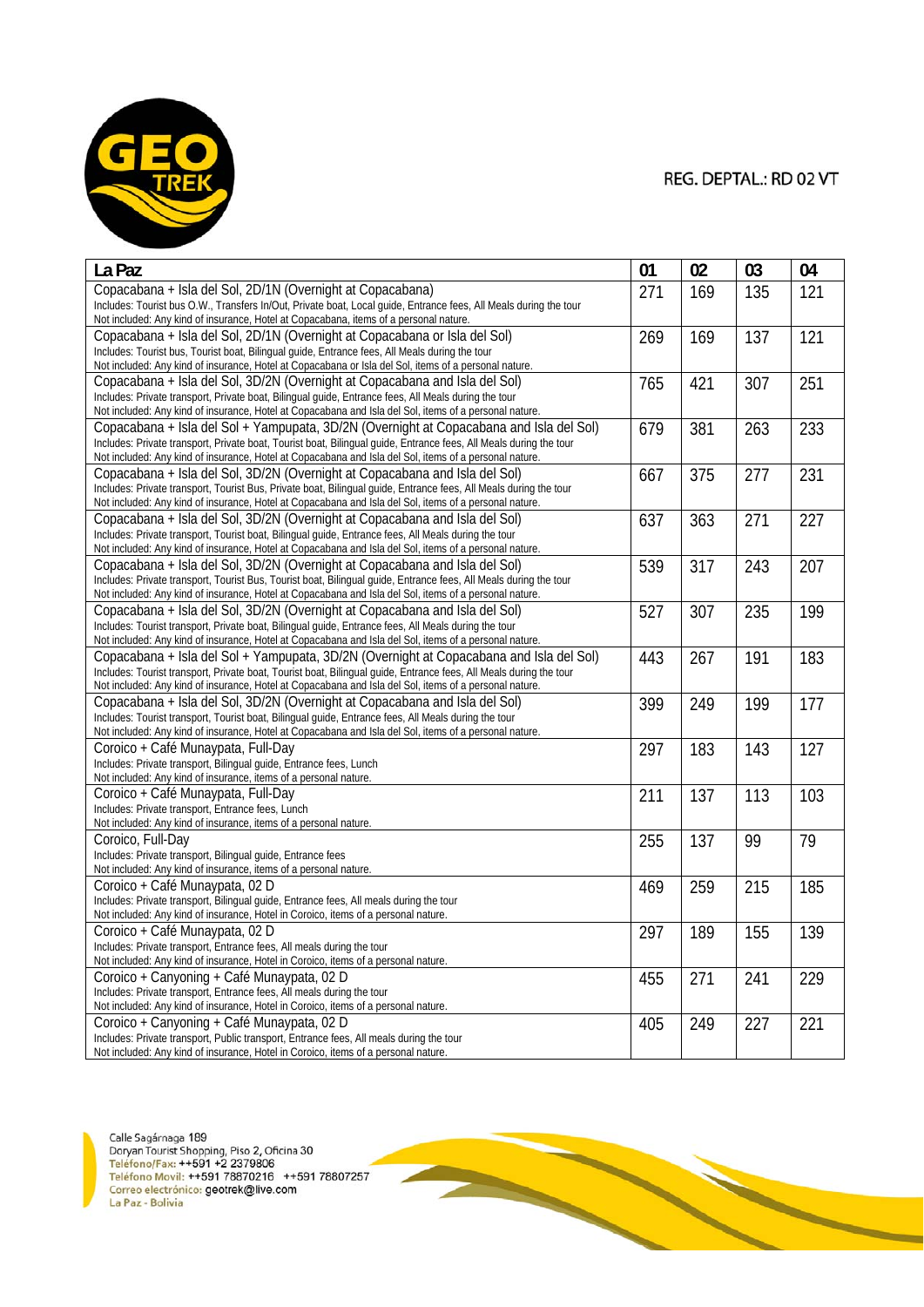

| <b>Sucre</b>                                                                                                                                             | 01  | 02  | 03  | 04              |
|----------------------------------------------------------------------------------------------------------------------------------------------------------|-----|-----|-----|-----------------|
| Transfer In/Out Airport                                                                                                                                  | 37  | 25  | 24  | 21              |
| Includes: Private transport (one way), Bilingual guide, Entrance fees                                                                                    |     |     |     |                 |
| Not included: Any kind of insurance, items of a personal nature.                                                                                         |     |     |     |                 |
| Transfer Bus Terminal In/Out                                                                                                                             | 17  | 11  | 10  | 10              |
| Includes: Private transport (one way), Bilingual Guide                                                                                                   |     |     |     |                 |
| Not included: Any kind of insurance, items of a personal nature                                                                                          |     |     |     |                 |
| City Tour Half-Day                                                                                                                                       | 71  | 59  | 51  | 51              |
| Includes: Private transport, Bilingual Guide, Entrance fees                                                                                              |     |     |     |                 |
| Not included: Any kind of insurance, items of a personal nature                                                                                          |     |     |     |                 |
| City Tour + Lunch, Full-Day                                                                                                                              | 113 | 91  | 83  | 79              |
| Includes: Private transport, Bilingual Guide, Entrance fees, Lunch                                                                                       |     |     |     |                 |
| Not included: Any kind of insurance, items of a personal nature                                                                                          |     |     |     |                 |
| City Tour + Jatun Yampara + Lunch, Full-Day                                                                                                              | 169 | 119 | 97  | 96              |
| Includes: Private transport, Bilingual Guide, Entrance fees, Lunch                                                                                       |     |     |     |                 |
| Not included: Any kind of insurance, items of a personal nature                                                                                          |     |     |     |                 |
| Huellas de Dinosaurios + Parque Cretácico Half-Day                                                                                                       | 57  | 49  | 37  | 37              |
| Includes: Private transport, Bilingual Guide, Entrance fees                                                                                              |     |     |     |                 |
| Not included: Any kind of insurance, items of a personal nature                                                                                          |     |     |     |                 |
| Jatun Yampara, Half-Day                                                                                                                                  | 115 | 77  | 67  | $\overline{67}$ |
| Includes: Private transport, Bilingual Guide, Entrance fees                                                                                              |     |     |     |                 |
| Not included: Any kind of insurance, items of a personal nature                                                                                          |     |     |     |                 |
| Jatun Yampara, Full-Day                                                                                                                                  | 163 | 105 | 83  | 83              |
| Includes: Private transport, Bilingual Guide, Lunch, Entrance fees                                                                                       |     |     |     |                 |
| Not included: Any kind of insurance, items of a personal nature                                                                                          |     |     |     |                 |
| Jatun Yampara + Tarabuco, Full-Day                                                                                                                       | 191 | 125 | 109 | 105             |
| Includes: Private transport, Bilingual Guide, Lunch, Entrance fees<br>Not included: Any kind of insurance, items of a personal nature                    |     |     |     |                 |
|                                                                                                                                                          |     |     |     |                 |
| Jatun Yampara + Tarabuco, 02 Days<br>Includes: Private transport, Bilingual Guide, Local guide, 01-night hotel, All meals during the tour, Entrance fees | 325 | 219 | 203 | 187             |
| Not included: Any kind of insurance, items of a personal nature                                                                                          |     |     |     |                 |
| Tarabuco + Lunch, Full-Day                                                                                                                               | 151 | 95  | 75  | 74              |
| Includes: Private transport, Bilingual Guide, Lunch, Entrance fees                                                                                       |     |     |     |                 |
| Not included: Any kind of insurance, items of a personal nature                                                                                          |     |     |     |                 |
| Tarabuco + Ayllu Puka Puka + Lunch, Full-Day                                                                                                             | 167 | 119 | 93  | 93              |
| Includes: Private transport, Bilingual Guide, Lunch, Entrance fees                                                                                       |     |     |     |                 |
| Not included: Any kind of insurance, items of a personal nature                                                                                          |     |     |     |                 |
| Almuerzo Familiar                                                                                                                                        | 20  | 20  | 20  | 20              |
| Includes: 01 lunch + tea, coffee                                                                                                                         |     |     |     |                 |
| Not included: Any kind of insurance, liquor o soft drinks, items of a personal nature                                                                    |     |     |     |                 |
| Almuerzo o Cena a la Carta                                                                                                                               | 27  | 27  | 27  | 27              |
| Includes: 01 lunch or dinner+ tea, coffee                                                                                                                |     |     |     |                 |
| Not included: Any kind of insurance, liquor or soft drinks, items of a personal nature.                                                                  |     |     |     |                 |
| Almuerzo o Cena a la Carta, Rest. El Hueto o El Fogón                                                                                                    | 35  | 35  | 35  | 35              |
| Includes: Private transport, 01 lunch or dinner + tea, coffee                                                                                            |     |     |     |                 |
| Not included: Any kind of insurance, liquor or soft drinks, items of a personal nature.                                                                  |     |     |     |                 |
| Cena Show Origenes Bolivianos                                                                                                                            | 59  | 55  | 53  | 53              |
| Includes: Private transport (one way), Bilingual quide (one way), 01 dinner                                                                              |     |     |     |                 |
| Not included: Any kind of insurance liquor or soft drinks items of a personal pature                                                                     |     |     |     |                 |

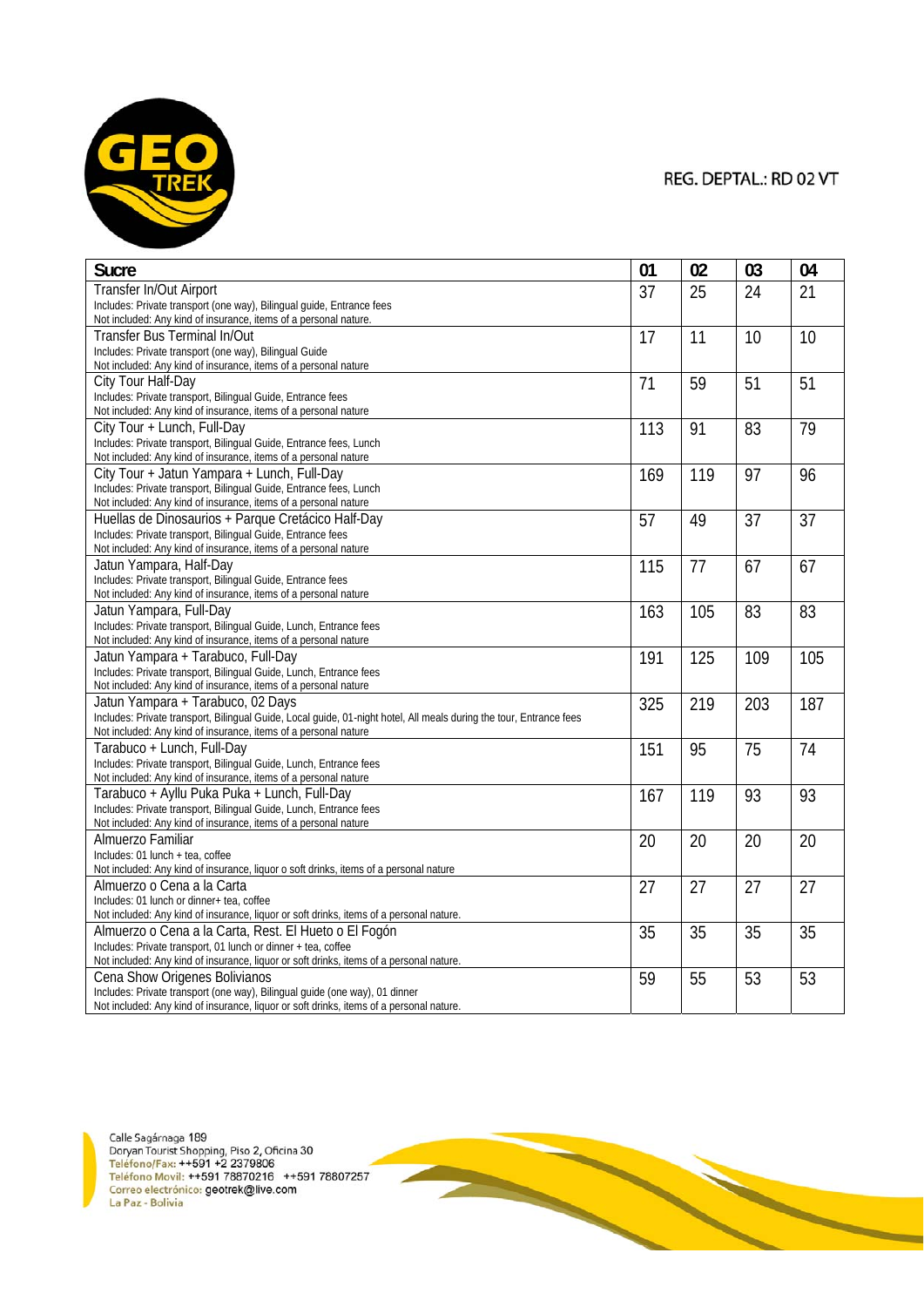

| Potosí                                                                                                                                                                                                                                                                                                                                                                                                                                                                                                                                                                                                                                                                                                                                                                                                                                                                                                                                                                                                                                                                | 01                                           | 02                                          | 03                                    | 04                                    |
|-----------------------------------------------------------------------------------------------------------------------------------------------------------------------------------------------------------------------------------------------------------------------------------------------------------------------------------------------------------------------------------------------------------------------------------------------------------------------------------------------------------------------------------------------------------------------------------------------------------------------------------------------------------------------------------------------------------------------------------------------------------------------------------------------------------------------------------------------------------------------------------------------------------------------------------------------------------------------------------------------------------------------------------------------------------------------|----------------------------------------------|---------------------------------------------|---------------------------------------|---------------------------------------|
| Transfer In/Out Bus Terminal                                                                                                                                                                                                                                                                                                                                                                                                                                                                                                                                                                                                                                                                                                                                                                                                                                                                                                                                                                                                                                          |                                              |                                             |                                       |                                       |
| Includes: Private transport (one way), Bilingual guide, Entrance fees                                                                                                                                                                                                                                                                                                                                                                                                                                                                                                                                                                                                                                                                                                                                                                                                                                                                                                                                                                                                 | 21                                           | 17                                          | 15                                    | 15                                    |
| Not included: Any kind of insurance, items of a personal nature.                                                                                                                                                                                                                                                                                                                                                                                                                                                                                                                                                                                                                                                                                                                                                                                                                                                                                                                                                                                                      |                                              |                                             |                                       |                                       |
| City Tour + Casa de la Moneda, Half-Day                                                                                                                                                                                                                                                                                                                                                                                                                                                                                                                                                                                                                                                                                                                                                                                                                                                                                                                                                                                                                               | 69                                           | 65                                          | 51                                    | 51                                    |
| Includes: Private transport, Bilingual Guide, Entrance fees                                                                                                                                                                                                                                                                                                                                                                                                                                                                                                                                                                                                                                                                                                                                                                                                                                                                                                                                                                                                           |                                              |                                             |                                       |                                       |
| Not included: Any kind of insurance, items of a personal nature                                                                                                                                                                                                                                                                                                                                                                                                                                                                                                                                                                                                                                                                                                                                                                                                                                                                                                                                                                                                       |                                              |                                             |                                       |                                       |
| City Tour + Casa de la Moneda + Santa Teresa, Full-Day                                                                                                                                                                                                                                                                                                                                                                                                                                                                                                                                                                                                                                                                                                                                                                                                                                                                                                                                                                                                                | 105                                          | 87                                          | 71                                    | 63                                    |
| Includes: Private transport, Bilingual Guide, Entrance fees                                                                                                                                                                                                                                                                                                                                                                                                                                                                                                                                                                                                                                                                                                                                                                                                                                                                                                                                                                                                           |                                              |                                             |                                       |                                       |
| Not included: Any kind of insurance, Meals, items of a personal nature                                                                                                                                                                                                                                                                                                                                                                                                                                                                                                                                                                                                                                                                                                                                                                                                                                                                                                                                                                                                |                                              |                                             |                                       |                                       |
| Mina Cooperativa Half-Day                                                                                                                                                                                                                                                                                                                                                                                                                                                                                                                                                                                                                                                                                                                                                                                                                                                                                                                                                                                                                                             | 63                                           | 51                                          | 45                                    | 39                                    |
| Includes: Private transport, Bilingual Guide, Security gear, Entrance fees                                                                                                                                                                                                                                                                                                                                                                                                                                                                                                                                                                                                                                                                                                                                                                                                                                                                                                                                                                                            |                                              |                                             |                                       |                                       |
| Not included: Any kind of insurance, items of a personal nature                                                                                                                                                                                                                                                                                                                                                                                                                                                                                                                                                                                                                                                                                                                                                                                                                                                                                                                                                                                                       |                                              |                                             |                                       |                                       |
| Santa Cruz                                                                                                                                                                                                                                                                                                                                                                                                                                                                                                                                                                                                                                                                                                                                                                                                                                                                                                                                                                                                                                                            | 01                                           | 02                                          | 03                                    | 04                                    |
| Transfer Airport In/Out                                                                                                                                                                                                                                                                                                                                                                                                                                                                                                                                                                                                                                                                                                                                                                                                                                                                                                                                                                                                                                               | 57                                           | 37                                          | 31                                    | 29                                    |
| Includes: Private transport (one way), Bilingual guide                                                                                                                                                                                                                                                                                                                                                                                                                                                                                                                                                                                                                                                                                                                                                                                                                                                                                                                                                                                                                |                                              |                                             |                                       |                                       |
| Not included: Any kind of insurance, items of a personal nature.                                                                                                                                                                                                                                                                                                                                                                                                                                                                                                                                                                                                                                                                                                                                                                                                                                                                                                                                                                                                      |                                              |                                             |                                       |                                       |
| Transfer Airport In/Out                                                                                                                                                                                                                                                                                                                                                                                                                                                                                                                                                                                                                                                                                                                                                                                                                                                                                                                                                                                                                                               | 43                                           | 27                                          | 21                                    | 19                                    |
| Includes: Private transport (one way)<br>Not included: Any kind of insurance, items of a personal nature                                                                                                                                                                                                                                                                                                                                                                                                                                                                                                                                                                                                                                                                                                                                                                                                                                                                                                                                                              |                                              |                                             |                                       |                                       |
| City Tour Half-Day                                                                                                                                                                                                                                                                                                                                                                                                                                                                                                                                                                                                                                                                                                                                                                                                                                                                                                                                                                                                                                                    | 109                                          | 63                                          | 51                                    | 49                                    |
| Includes: Private transport, Bilingual guide, Snack, Entrance fees                                                                                                                                                                                                                                                                                                                                                                                                                                                                                                                                                                                                                                                                                                                                                                                                                                                                                                                                                                                                    |                                              |                                             |                                       |                                       |
| Not included: Any kind of insurance, items of a personal nature                                                                                                                                                                                                                                                                                                                                                                                                                                                                                                                                                                                                                                                                                                                                                                                                                                                                                                                                                                                                       |                                              |                                             |                                       |                                       |
| City Tour + Lunch Half-Day                                                                                                                                                                                                                                                                                                                                                                                                                                                                                                                                                                                                                                                                                                                                                                                                                                                                                                                                                                                                                                            | 205                                          | 131                                         | 111                                   | 107                                   |
| Includes: Private transport, Bilingual guide, Lunch, Entrance fees                                                                                                                                                                                                                                                                                                                                                                                                                                                                                                                                                                                                                                                                                                                                                                                                                                                                                                                                                                                                    |                                              |                                             |                                       |                                       |
| Not included: Any kind of insurance, items of a personal nature                                                                                                                                                                                                                                                                                                                                                                                                                                                                                                                                                                                                                                                                                                                                                                                                                                                                                                                                                                                                       |                                              |                                             |                                       |                                       |
| City Tour + Lunch Half-Day                                                                                                                                                                                                                                                                                                                                                                                                                                                                                                                                                                                                                                                                                                                                                                                                                                                                                                                                                                                                                                            | 181                                          | 107                                         | 89                                    | 85                                    |
| Includes: Private transport, Bilingual guide, Lunch, Entrance fees                                                                                                                                                                                                                                                                                                                                                                                                                                                                                                                                                                                                                                                                                                                                                                                                                                                                                                                                                                                                    |                                              |                                             |                                       |                                       |
| Not included: Any kind of insurance, items of a personal nature                                                                                                                                                                                                                                                                                                                                                                                                                                                                                                                                                                                                                                                                                                                                                                                                                                                                                                                                                                                                       |                                              |                                             |                                       |                                       |
| City Tour + Biocentro Guembe + Lunch, Full-Day                                                                                                                                                                                                                                                                                                                                                                                                                                                                                                                                                                                                                                                                                                                                                                                                                                                                                                                                                                                                                        | 267                                          | 179                                         | 157                                   | 141                                   |
|                                                                                                                                                                                                                                                                                                                                                                                                                                                                                                                                                                                                                                                                                                                                                                                                                                                                                                                                                                                                                                                                       |                                              |                                             |                                       |                                       |
|                                                                                                                                                                                                                                                                                                                                                                                                                                                                                                                                                                                                                                                                                                                                                                                                                                                                                                                                                                                                                                                                       |                                              |                                             |                                       |                                       |
|                                                                                                                                                                                                                                                                                                                                                                                                                                                                                                                                                                                                                                                                                                                                                                                                                                                                                                                                                                                                                                                                       |                                              |                                             |                                       |                                       |
|                                                                                                                                                                                                                                                                                                                                                                                                                                                                                                                                                                                                                                                                                                                                                                                                                                                                                                                                                                                                                                                                       |                                              |                                             |                                       |                                       |
|                                                                                                                                                                                                                                                                                                                                                                                                                                                                                                                                                                                                                                                                                                                                                                                                                                                                                                                                                                                                                                                                       |                                              |                                             |                                       |                                       |
| Includes: Private transport, Bilingual guide, Snack, Lunch, Entrance fees                                                                                                                                                                                                                                                                                                                                                                                                                                                                                                                                                                                                                                                                                                                                                                                                                                                                                                                                                                                             |                                              |                                             |                                       |                                       |
| Not included: Any kind of insurance, items of a personal nature                                                                                                                                                                                                                                                                                                                                                                                                                                                                                                                                                                                                                                                                                                                                                                                                                                                                                                                                                                                                       |                                              |                                             |                                       |                                       |
|                                                                                                                                                                                                                                                                                                                                                                                                                                                                                                                                                                                                                                                                                                                                                                                                                                                                                                                                                                                                                                                                       |                                              |                                             |                                       |                                       |
|                                                                                                                                                                                                                                                                                                                                                                                                                                                                                                                                                                                                                                                                                                                                                                                                                                                                                                                                                                                                                                                                       |                                              |                                             |                                       |                                       |
|                                                                                                                                                                                                                                                                                                                                                                                                                                                                                                                                                                                                                                                                                                                                                                                                                                                                                                                                                                                                                                                                       |                                              |                                             |                                       |                                       |
|                                                                                                                                                                                                                                                                                                                                                                                                                                                                                                                                                                                                                                                                                                                                                                                                                                                                                                                                                                                                                                                                       |                                              |                                             |                                       |                                       |
|                                                                                                                                                                                                                                                                                                                                                                                                                                                                                                                                                                                                                                                                                                                                                                                                                                                                                                                                                                                                                                                                       |                                              |                                             |                                       |                                       |
|                                                                                                                                                                                                                                                                                                                                                                                                                                                                                                                                                                                                                                                                                                                                                                                                                                                                                                                                                                                                                                                                       |                                              |                                             |                                       |                                       |
|                                                                                                                                                                                                                                                                                                                                                                                                                                                                                                                                                                                                                                                                                                                                                                                                                                                                                                                                                                                                                                                                       |                                              |                                             |                                       |                                       |
| Not included: Any kind of insurance, items of a personal nature                                                                                                                                                                                                                                                                                                                                                                                                                                                                                                                                                                                                                                                                                                                                                                                                                                                                                                                                                                                                       |                                              |                                             |                                       |                                       |
| Lunch or Dinner, Half-Day                                                                                                                                                                                                                                                                                                                                                                                                                                                                                                                                                                                                                                                                                                                                                                                                                                                                                                                                                                                                                                             |                                              |                                             | 65                                    | 57                                    |
| Includes: Private transport, Bilingual guide, Lunch or Dinner                                                                                                                                                                                                                                                                                                                                                                                                                                                                                                                                                                                                                                                                                                                                                                                                                                                                                                                                                                                                         |                                              |                                             |                                       |                                       |
| Not included: Any kind of insurance, items of a personal nature                                                                                                                                                                                                                                                                                                                                                                                                                                                                                                                                                                                                                                                                                                                                                                                                                                                                                                                                                                                                       |                                              |                                             |                                       |                                       |
|                                                                                                                                                                                                                                                                                                                                                                                                                                                                                                                                                                                                                                                                                                                                                                                                                                                                                                                                                                                                                                                                       |                                              |                                             |                                       |                                       |
|                                                                                                                                                                                                                                                                                                                                                                                                                                                                                                                                                                                                                                                                                                                                                                                                                                                                                                                                                                                                                                                                       |                                              |                                             |                                       |                                       |
| Includes: Private transport, Bilingual guide, Lunch, Entrance fees<br>Not included: Any kind of insurance, items of a personal nature<br>City Tour + Biocentro Guembe + Lunch, Full-Day<br>Includes: Private transport, Bilingual guide during City Tour, Lunch, Entrance fees<br>Not included: Any kind of insurance, items of a personal nature<br>City Tour + La Rinconada + Lunch, Full-Day<br>City Tour + La Rinconada + Lunch, Full-Day<br>Includes: Private transport, Bilingual guide during City Tour, Lunch, Entrance fees<br>Not included: Any kind of insurance, items of a personal nature<br>Guembe + La Rinconada + Lunch, Full-Day<br>Includes: Private transport, Bilingual guide, Snack, Lunch, Entrance fees<br>Not included: Any kind of insurance, items of a personal nature<br>Guembe + La Rinconada + Lunch, Full-Day<br>Includes: Private transport, Local quide, Snack, Lunch, Entrance fees<br>Lunch or Dinner, Half-Day<br>Includes: Private transport, Lunch or Dinner<br>Not included: Any kind of insurance items of a nersonal nature | 257<br>285<br>251<br>257<br>219<br>103<br>75 | 171<br>191<br>169<br>193<br>167<br>79<br>59 | 149<br>165<br>143<br>171<br>151<br>55 | 135<br>141<br>127<br>155<br>139<br>49 |

**Signal**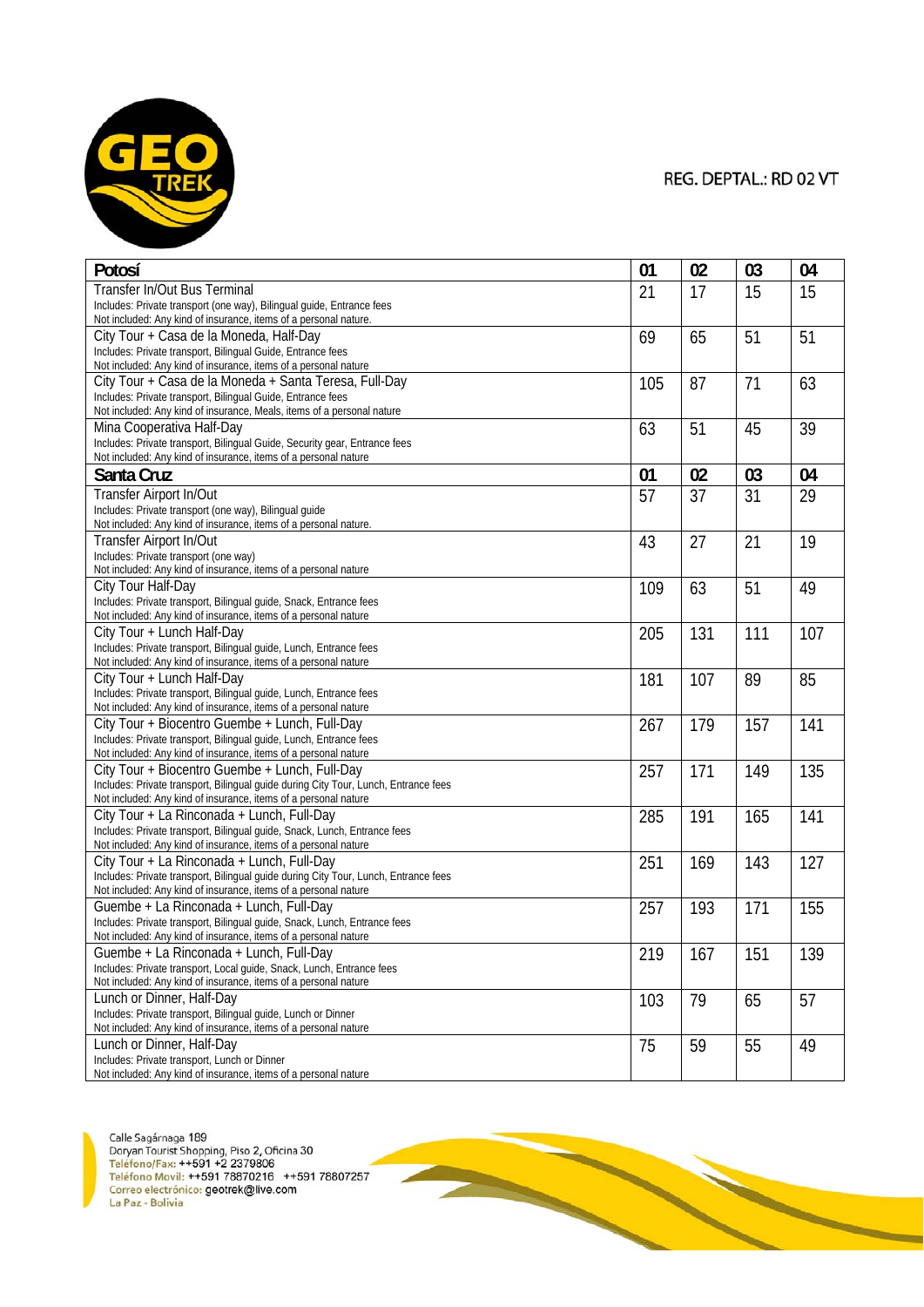

| Santa Cruz                                                                                                                                                                               | 01   | 02  | 03  | 04  |
|------------------------------------------------------------------------------------------------------------------------------------------------------------------------------------------|------|-----|-----|-----|
| <b>Biocentro Guembe Half-Day</b>                                                                                                                                                         | 141  | 99  | 85  | 77  |
| Includes: Private transport, Bilingual guide, Water, Entrance fees                                                                                                                       |      |     |     |     |
| Not included: Any kind of insurance, items of a personal nature                                                                                                                          |      |     |     |     |
| Biocentro Guembe Half-Day                                                                                                                                                                | 91   | 67  | 65  | 61  |
| Includes: Private transport, Local quide, Water, Entrance fees<br>Not included: Any kind of insurance, items of a personal nature                                                        |      |     |     |     |
| <b>Biocentro Guembe Full-Day</b>                                                                                                                                                         | 217  | 153 | 135 | 125 |
| Includes: Private transport, Bilingual guide, Water, Lunch, Entrance fees                                                                                                                |      |     |     |     |
| Not included: Any kind of insurance, items of a personal nature                                                                                                                          |      |     |     |     |
| <b>Biocentro Guembe Full-Day</b>                                                                                                                                                         | 141  | 111 | 101 | 99  |
| Includes: Private transport, Local guide, Water, Lunch, Entrance fees                                                                                                                    |      |     |     |     |
| Not included: Any kind of insurance, items of a personal nature                                                                                                                          |      |     |     |     |
| Lomas de Arena, Half-Day                                                                                                                                                                 | 205  | 111 | 83  | 77  |
| Includes: Private transport, Bilingual guide, Snack, Entrance fees                                                                                                                       |      |     |     |     |
| Not included: Any kind of insurance, items of a personal nature                                                                                                                          |      |     |     |     |
| Lomas de Arena, Half-Day<br>Includes: Private transport, Snack, Entrance fees                                                                                                            | 167  | 97  | 75  | 63  |
| Not included: Any kind of insurance, items of a personal nature                                                                                                                          |      |     |     |     |
| Buena Vista + Ruta del Sabor, Full-Day                                                                                                                                                   | 329  | 193 | 177 | 161 |
| Includes: Private transport, Bilingual guide, Lunch, Coffee, Snack, Entrance fees                                                                                                        |      |     |     |     |
| Not included: Any kind of insurance, items of a personal nature                                                                                                                          |      |     |     |     |
| Buena Vista + Ruta del Sabor, Full-Day                                                                                                                                                   | 281  | 171 | 161 | 139 |
| Includes: Private transport, Local guide, Lunch, Coffee, Snack, Entrance fees                                                                                                            |      |     |     |     |
| Not included: Any kind of insurance, items of a personal nature                                                                                                                          |      |     |     |     |
| Buena Vista + Turismo Rural, 02 Days                                                                                                                                                     | 743  | 516 | 419 | 381 |
| Includes: Private transport, Bilingual guide, 01-night hotel, All meals during the tour, Coffee, Snack, Entrance fees                                                                    |      |     |     |     |
| Not included: Any kind of insurance, items of a personal nature<br>Buena Vista + Turismo Rural, 02 Days                                                                                  |      |     |     |     |
| Includes: Private transport, Local guide, 01-night hotel, All meals during the tour, Coffee, Snack, Entrance fees                                                                        | 549  | 385 | 349 | 309 |
| Not included: Any kind of insurance, items of a personal nature                                                                                                                          |      |     |     |     |
| Refugio Volcanes + Samaipata, 02 Days                                                                                                                                                    | 991  | 639 | 555 | 529 |
| Includes: Private transport, Bilingual guide, 01-night hotel, All meals during the tour, Coffee, Snack, Entrance fees                                                                    |      |     |     |     |
| Not included: Any kind of insurance, items of a personal nature                                                                                                                          |      |     |     |     |
| Refugio Volcanes + Samaipata, 02 Days                                                                                                                                                    | 733  | 503 | 445 | 431 |
| Includes: Private transport, Local guide, 01-night hotel, All meals during the tour, Coffee, Snack, Entrance fees                                                                        |      |     |     |     |
| Not included: Any kind of insurance, items of a personal nature                                                                                                                          |      |     |     |     |
| Refugio Volcanes + Samaipata + Bosque de Helechos 03 Days                                                                                                                                | 1435 | 952 | 793 | 783 |
| Includes: Private transport, Bilingual guide, 02-night hotel, All meals during the tour, Coffee, Snack, Entrance fees<br>Not included: Any kind of insurance, items of a personal nature |      |     |     |     |
| Refugio Volcanes + Samaipata + Bosque de Helechos 03 Days                                                                                                                                | 1093 | 739 | 677 | 639 |
| Includes: Private transport, Local guide, 02-night hotel, All meals during the tour, Coffee, Snack, Entrance fees                                                                        |      |     |     |     |
| Not included: Any kind of insurance, items of a personal nature                                                                                                                          |      |     |     |     |
| Samaipata, Full-Day                                                                                                                                                                      | 353  | 211 | 187 | 179 |
| Includes: Private transport, Bilingual guide, Lunch, Snack, Entrance fees                                                                                                                |      |     |     |     |
| Not included: Any kind of insurance, items of a personal nature                                                                                                                          |      |     |     |     |
| Samaipata, Full-Day                                                                                                                                                                      | 289  | 167 | 161 | 139 |
| Includes: Private transport, Local guide, Lunch, Snack, Entrance fees                                                                                                                    |      |     |     |     |
| Not included: Any kind of insurance, items of a personal nature<br>Samaipata + Viñedos, Full-Day                                                                                         |      |     |     |     |
| Includes: Private transport, Bilingual guide, Lunch, Wine tasting, Snack, Entrance fees                                                                                                  | 367  | 223 | 201 | 193 |
| Not included: Any kind of insurance, items of a personal nature                                                                                                                          |      |     |     |     |
| Samaipata + Viñedos, Full-Day                                                                                                                                                            | 285  | 159 | 151 | 127 |
| Includes: Private transport, Local guide, Lunch, Wine tasting, Snack, Entrance fees                                                                                                      |      |     |     |     |
| Not included: Any kind of insurance, items of a personal nature                                                                                                                          |      |     |     |     |

**START OF BUILDING**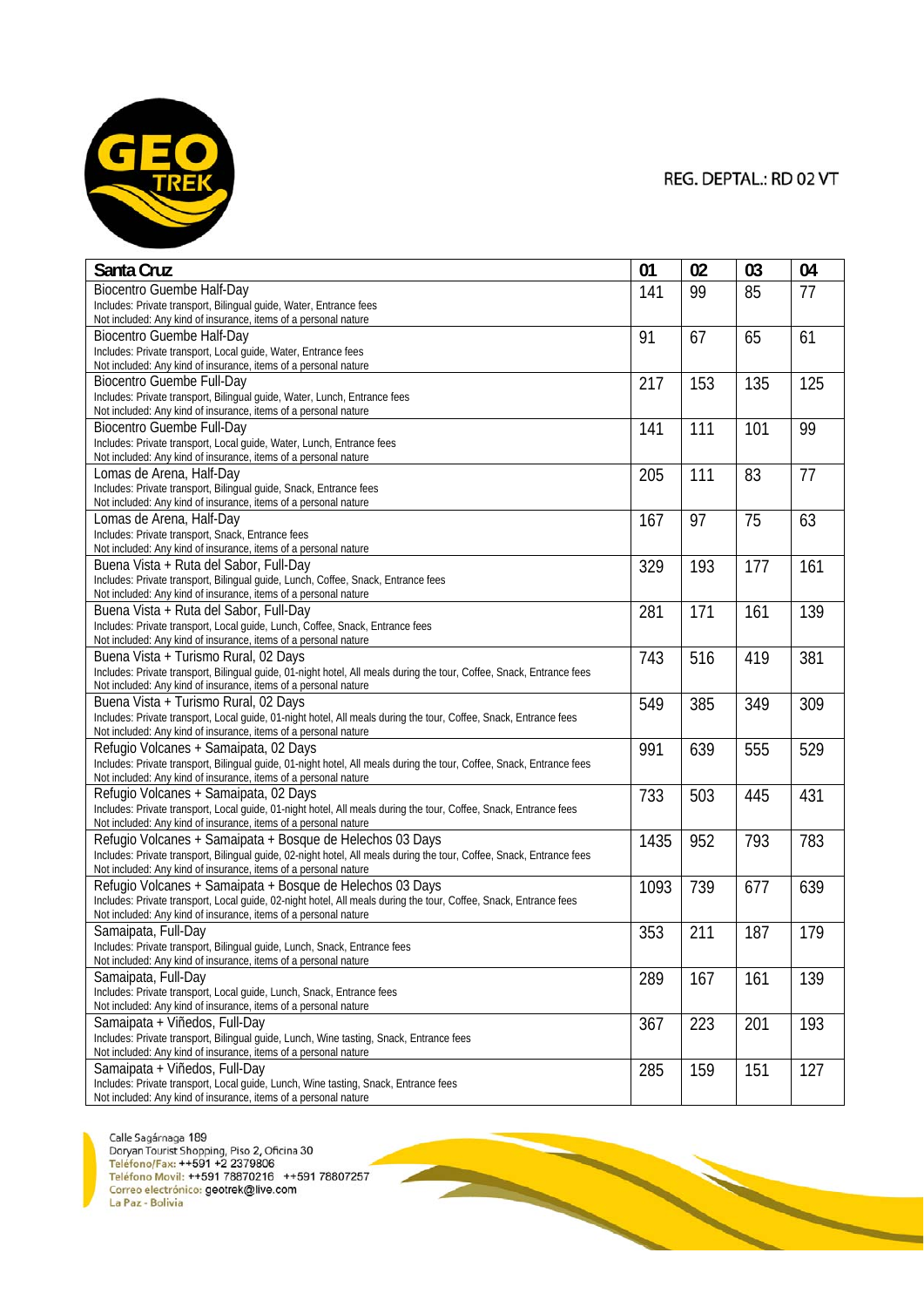

**REAL PROPERTY** 

| Santa Cruz                                                                                                                                                                       | 01   | 02   | 03   | 04   |
|----------------------------------------------------------------------------------------------------------------------------------------------------------------------------------|------|------|------|------|
| Samaipata + Bosque de Helechos, 02-Days                                                                                                                                          | 847  | 533  | 437  | 417  |
| Includes: Private transport, Bilingual guide, All meal during the tour, 01-night hotel, Snack, Entrance fees                                                                     |      |      |      |      |
| Not included: Any kind of insurance, items of a personal nature                                                                                                                  |      |      |      |      |
| Samaipata + Bosque de Helechos, 02-Days<br>Includes: Private transport, Local guide, All meals during the tour, 01-night hotel, Snack, Entrance fees                             | 655  | 399  | 375  | 333  |
| Not included: Any kind of insurance, items of a personal nature                                                                                                                  |      |      |      |      |
| Samaipata + Observación de Condores, 02-Days                                                                                                                                     | 847  | 533  | 437  | 417  |
| Includes: Private transport, Bilingual guide, All meals during the tour, 01-night hotel, Snack, Entrance fees                                                                    |      |      |      |      |
| Not included: Any kind of insurance, items of a personal nature                                                                                                                  |      |      |      |      |
| Samaipata + Observación de Condores, 02-Days                                                                                                                                     | 655  | 399  | 375  | 333  |
| Includes: Private transport, Local guide, All meals during the tour, 01-night hotel, Snack, Entrance fees<br>Not included: Any kind of insurance, items of a personal nature     |      |      |      |      |
| Samaipata + Bosque de Helechos + Pinturas Rupestres, 03-Days                                                                                                                     | 1285 | 823  | 679  | 663  |
| Includes: Private transport, Bilingual guide, All meals during the tour, 02-night hotel, Snack, Entrance fees                                                                    |      |      |      |      |
| Not included: Any kind of insurance, items of a personal nature                                                                                                                  |      |      |      |      |
| Samaipata + Bosque de Helechos + Pinturas Rupestres, 03-Days                                                                                                                     | 945  | 559  | 499  | 445  |
| Includes: Private transport, Local guide, All meals during the tour, 02-night hotel, Snack, Entrance fees                                                                        |      |      |      |      |
| Not included: Any kind of insurance, items of a personal nature                                                                                                                  |      |      |      |      |
| San Javier y Concepción, Full-Day<br>Includes: Private transport, Bilingual guide, Lunch, Snack, Entrance fees                                                                   | 553  | 305  | 251  | 221  |
| Not included: Any kind of insurance, items of a personal nature                                                                                                                  |      |      |      |      |
| San Javier y Concepción, Full-Day                                                                                                                                                | 437  | 245  | 205  | 183  |
| Includes: Private transport, Local quide, Lunch, Snack, Entrance fees                                                                                                            |      |      |      |      |
| Not included: Any kind of insurance, items of a personal nature                                                                                                                  |      |      |      |      |
| San Javier y Concepción, 2-Days                                                                                                                                                  | 1027 | 611  | 517  | 409  |
| Includes: Private transport, Bilingual guide, 01-night hotel, All meals during the tour, Snack, Entrance fees<br>Not included: Any kind of insurance, items of a personal nature |      |      |      |      |
| San Javier y Concepción, 2-Days                                                                                                                                                  | 779  | 459  | 361  | 311  |
| Includes: Private transport, Local guide, 01-night hotel, All meals during the tour, Snack, Entrance fees                                                                        |      |      |      |      |
| Not included: Any kind of insurance, items of a personal nature                                                                                                                  |      |      |      |      |
| Misiones Jesuiticas, 3-Days                                                                                                                                                      | 1543 | 917  | 773  | 749  |
| Includes: Private transport, Bilingual guide, 02-night hotel, All meals during the tour, Snack, Entrance fees<br>Not included: Any kind of insurance, items of a personal nature |      |      |      |      |
| Misiones Jesuiticas, 3-Days                                                                                                                                                      | 1171 | 697  | 593  | 557  |
| Includes: Private transport, Local guide, 02-night hotel, All meals during the tour, Snack, Entrance fees                                                                        |      |      |      |      |
| Not included: Any kind of insurance, items of a personal nature                                                                                                                  |      |      |      |      |
| Circuito Misiones Jesuiticas, 4-Days                                                                                                                                             | 2137 | 1229 | 1005 | 953  |
| Includes: Private transport, Bilingual guide, 03-night hotel, All meals during the tour, Snack, Entrance fees                                                                    |      |      |      |      |
| Not included: Any kind of insurance, items of a personal nature<br>Circuito Misiones Jesuiticas, 4-Days                                                                          |      |      |      |      |
| Includes: Private transport, Local guide, 03-night hotel, All meals during the tour, Snack, Entrance fees                                                                        | 1523 | 931  | 765  | 739  |
| Not included: Any kind of insurance, items of a personal nature                                                                                                                  |      |      |      |      |
| Circuito Misiones Jesuiticas Completo, 5-Days                                                                                                                                    | 2665 | 1551 | 1265 | 1187 |
| Includes: Private transport, Bilingual guide, 04-night hotel, All meals during the tour, Snack, Entrance fees                                                                    |      |      |      |      |
| Not included: Any kind of insurance, items of a personal nature                                                                                                                  |      |      |      |      |
| Circuito Misiones Jesuiticas Completo, 5-Days                                                                                                                                    | 1945 | 1173 | 943  | 905  |
| Includes: Private transport, Local guide, 04-night hotel, All meals during the tour, Snack, Entrance fees<br>Not included: Any kind of insurance, items of a personal nature     |      |      |      |      |
| San Jose de Chiquitos, Full-Day                                                                                                                                                  | 513  | 279  | 233  | 203  |
| Includes: Private transport, Bilingual guide, Lunch, Snack, Entrance fees                                                                                                        |      |      |      |      |
| Not included: Any kind of insurance, items of a personal nature                                                                                                                  |      |      |      |      |
| San Jose de Chiquitos, Full-Day                                                                                                                                                  | 419  | 233  | 195  | 175  |
| Includes: Private transport, Local guide, Lunch, Snack, Entrance fees<br>Not included: Any kind of insurance, items of a personal nature                                         |      |      |      |      |

**Particularly**